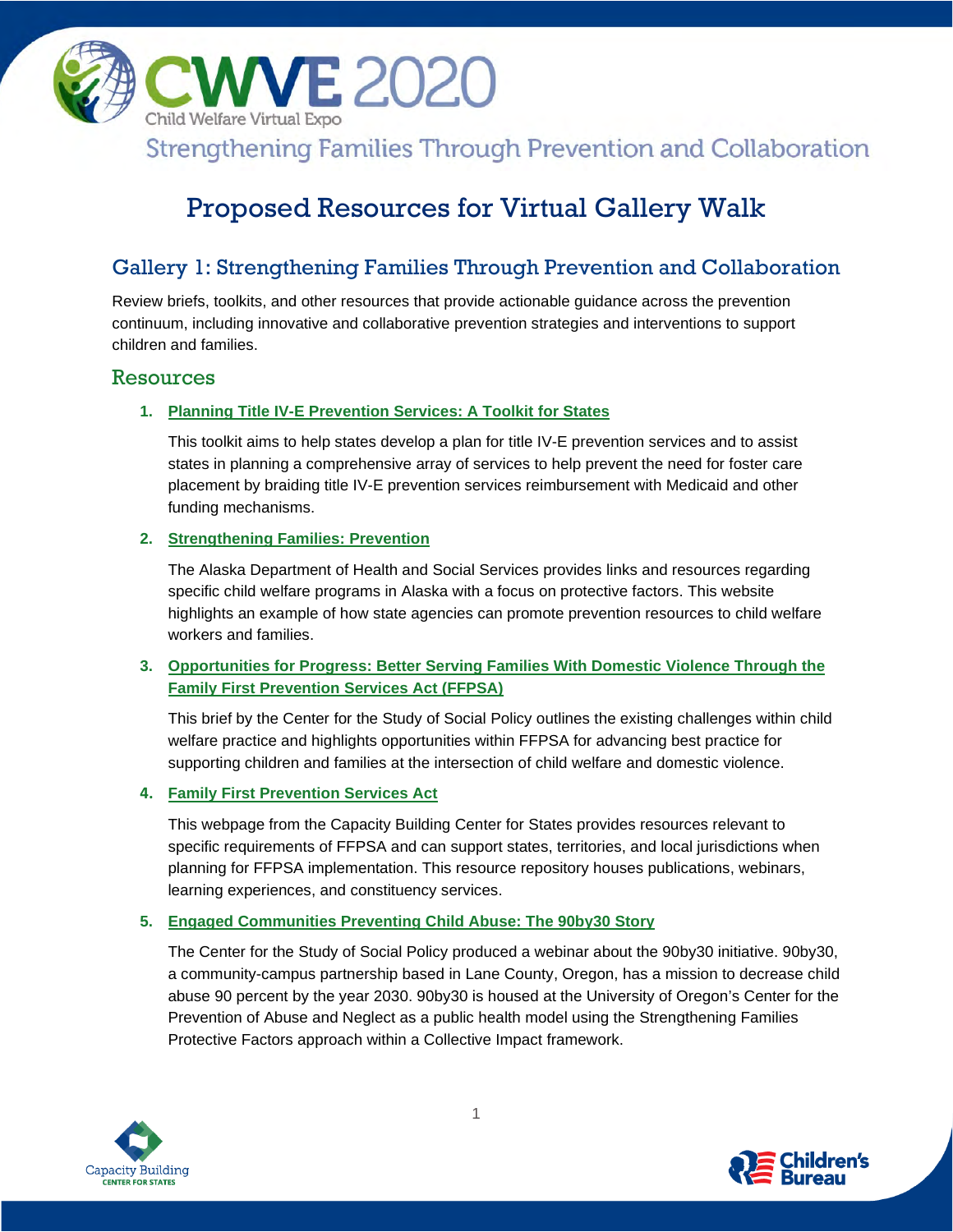

# **6. [Making it Work: Child Welfare and Education Agencies Collaborating to Ensure School](http://www.fostercareandeducation.org/DesktopModules/Bring2mind/DMX/Download.aspx?EntryId=1412&Command=Core_Download&method=inline&PortalId=0&TabId=124)  [Stability for Children in Foster Care \(Foster Care and](http://www.fostercareandeducation.org/DesktopModules/Bring2mind/DMX/Download.aspx?EntryId=1412&Command=Core_Download&method=inline&PortalId=0&TabId=124) Education Issue Brief)**

This brief by the Legal Center for Foster Care and Education provides resources, guidance, and examples on how to begin a collaboration between education and child welfare agencies. It also explains how to structure collaborative efforts to ensure school stability and education continuity for children in foster care.

# **7. [Collaboration Toolkit](https://friendsnrc.org/friends-resources/collaboration-toolkit/)**

Collective Impact is a proven collaboration framework used to tackle complex social problems. The Collective Impact framework suggests five key components: common agenda, shared measurement, mutually reinforcing activities, continuous communication, and backbone support. These are concrete elements that you can implement and monitor in your collaborative work. This toolkit by FRIENDS offers descriptions of each of the 10 elements, along with tools and resources. It is designed to help facilitate thinking in terms of collective impact and to introduce new terms.

### **8. [Community Partnerships for Protecting Children: For Families](https://dhs.iowa.gov/child-welfare/CPPCfamilies)**

The Iowa Department of Human Services discusses a community-based framework for child protection, called Community Partnerships for Protecting Children. This webpage spotlights how state agencies are partnering with communities to support prevention services. The webpage includes detailed strategies, guidance principles, and a brief description of who may qualify for the use of this program.

# **9. [Agencies & Courts: Putting Families Front and Center, Activity and Discussion Guide](https://capacity.childwelfare.gov/pubPDFs/cbc/nfcm-agencies-courts-discussion-cp-00186.pdf)**

When children must be removed from their families, reunification is the primary goal. Familycentered practice and multidisciplinary approaches are essential, interrelated strategies that can help a community meet this goal. When agency and court staff collaborate to create a shared vision for child welfare with other stakeholders, they can better support and prioritize reunification. The videos and activities in the discussion guide by the Capacity Building Center for States can be vehicles for bringing agency and court staff together, building mutual understanding, and sparking change across the child welfare system.

#### **10. [Interagency Collaboration: Moving the Needle on Supportive Housing and](http://www.csh.org/wp-content/uploads/2017/12/SH-and-CW_Collaboration-DRAFT-12_15_17.pdf) Child Welfare**

The Child Welfare and Supportive Housing Resource Center provides a detailed discussion on coordination and collaboration among multiple systems and partners regarding aiding and supporting families within the child welfare system that are looking for better housing. This webpage also includes various suggestions ("steps") on how this collaboration can be approached.

**11. [Building and Sustaining Collaborative Community Relationships](https://capacity.childwelfare.gov/states/resources/building-sustaining-collaborative-relationships/)**



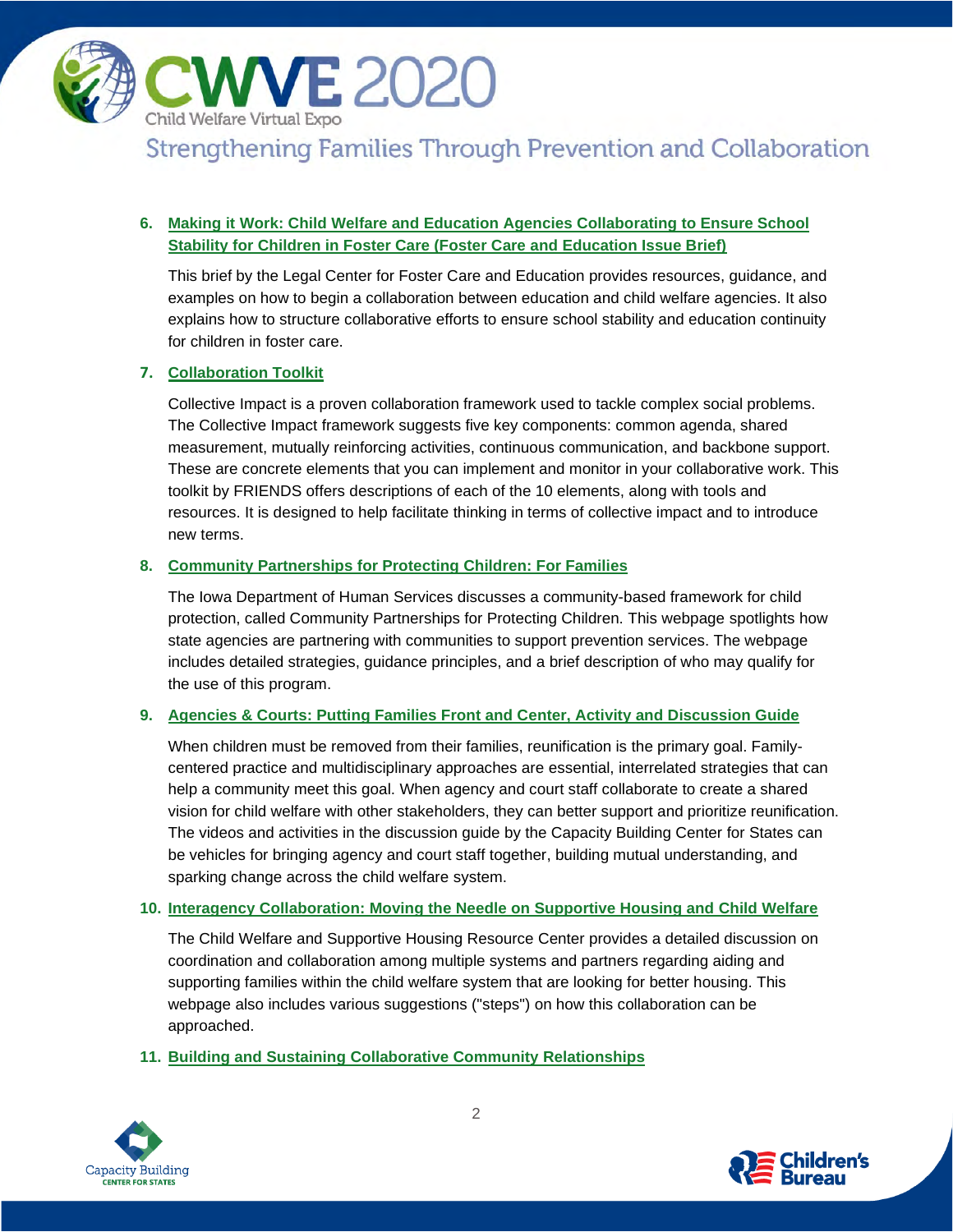

This publication from the Capacity Building Center for States highlights the importance of effective, ongoing collaboration between child welfare agencies and community-based partners to strengthen assessment and decision-making, increase understanding of the family's needs, promote communication and information sharing across systems, and provide better overall support to children and families.

# **12. [Systematic Approaches to Addressing Child and Family Trauma Are Key to Fully](https://www.chapinhall.org/research/systemic-approaches-to-addressing-child-and-family-trauma-are-key-to-fully-leveraging-family-first/)  [Leveraging Family First](https://www.chapinhall.org/research/systemic-approaches-to-addressing-child-and-family-trauma-are-key-to-fully-leveraging-family-first/)**

Chapin Hall is collaborating with jurisdictions and organizations across the country as they assess readiness and plan for FFPSA implementation and align their child welfare system with the transformational opportunities in the legislation. Chapin Hall and the National Child Traumatic Stress Network jointly produced this brief to recommend concrete strategies for trauma-informed practice when implementing FFPSA.

### **13. [Intercept Program Evaluation Shows Reductions in Likelihood of Out-of-Home Placement](https://www.chapinhall.org/research/intercept-program-evaluation/)**

Youth Villages Intercept is an integrated approach to in-home parenting skill development. They offer a variety of evidence-based and best practice interventions to meet the individualized needs of a family. The state of Tennessee commissioned this study and the report, published by Chapin Hall, describes Intercept, the Center for State Child Welfare Data's evaluation of the program, and the extent to which the findings demonstrate an impact on the likelihood of out-of-home placements for children.

#### **14. [North Dakota 2020–2040 Title IV-E Prevention Services and Program Plans](http://www.nd.gov/dhs/services/childfamily/docs/2020-04-28-draft-iv-e-prevention-services-plan.pdf)**

The North Dakota prevention plan provides a state example of FFPSA implementation plans. The report provides an overview of North Dakota's approach to FFPSA implementation, including plans for new programs, evaluation strategies, consultation and coordination services, support and training for the child welfare workforce, and information about reporting and eligibility.

#### **15. [Leveraging the Family First Prevention Services Act to Improve Use of Title IV-E Gap](http://www.grandfamilies.org/Portals/0/Documents/FFPSA/Title%20IV-E%20GAP%20Brief.pdf)**

This brief published by Grandfamilies.org highlights provisions in the FFPSA related to kinship families and federal Title IV-E GAP. This research was compiled in partnership with the ABA Center on Children and the Law, Casey Family Programs, Children's Defense Fund, and Generations United. It suggests how states and eligible tribes can build on provisions within FFPSA to promote use of assisted guardianship for children in kinship foster care.

# Gallery 2: Disaster Preparedness for Child Welfare Agencies

Access timely and relevant resources to help your organization with disaster preparedness planning, including responding to the COVID-19 outbreak.



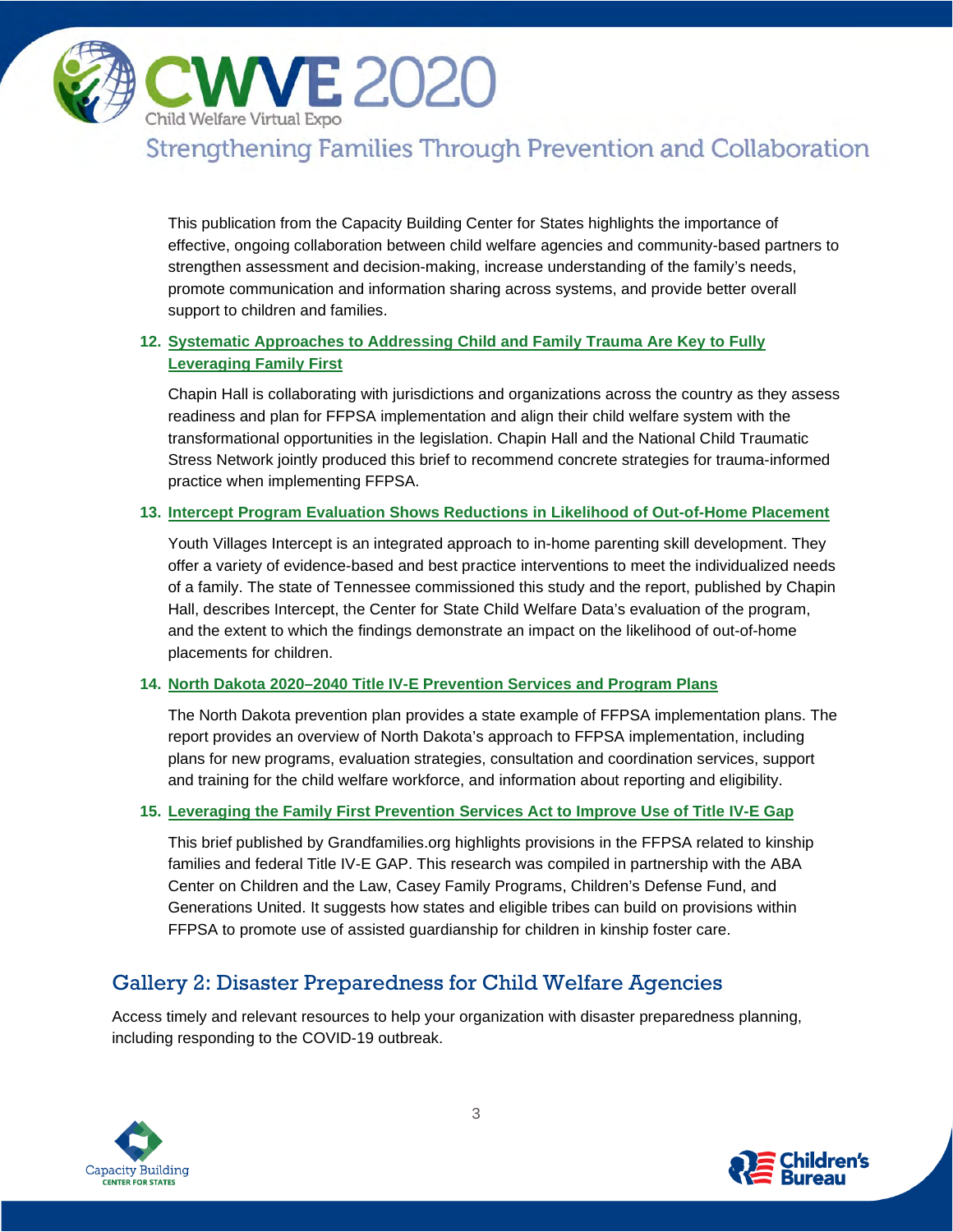

# Resources

# **1. [Building Capacity for Disaster Preparedness at a Child Welfare Agency](https://capacity.childwelfare.gov/states/disaster-preparedness/)**

The Capacity Building Center for States helps agencies build capacity to improve child welfare practice and achieve safety, permanency, and well-being for children, youth, and families. When disasters such as pandemics or hurricanes occur, having the necessary capacity to quickly respond at all levels is crucial for children, families, and staff. This resource page provides guidance in the following topic areas: Resources and Technology, Policies and Practices, Workforce Needs, and Constituency and Tailored Services for Disaster Preparedness.

### **2. [Intimate Partner Violence and Child Abuse Considerations During COVID-19](https://www.samhsa.gov/sites/default/files/social-distancing-domestic-violence.pdf)**

As the COVID-19 pandemic continues, Americans are required to stay home to protect themselves and their communities. This publication from the Substance Abuse and Mental Health Services Administration explains that the home may not be safe for many families who experience domestic violence, which may include both intimate partners and children. COVID-19 has caused major economic devastation, disconnected many from community resources and support systems, and created widespread uncertainty and panic. Such conditions may stimulate violence in families where it did not exist before and worsen situations in homes where mistreatment and violence has been a problem.

# **3. [The National Child Traumatic Stress Network COVID-19 Resources](https://www.nctsn.org/what-is-child-trauma/trauma-types/disasters/pandemic-resources)**

The National Child Traumatic Stress Network put together COVID-19 resources to support families during the pandemic. When public health emergencies occur, rapidly evolving information may be confusing and lead to feelings of anxiety. In the event of an outbreak in your community, your first concern is how to protect and take care of yourself, your children, and your family. Knowing important information about the outbreak and learning how to be prepared can reduce your stress and help calm anxieties. These resources will help you think about how an infectious disease outbreak or pandemic might affect your family—both physically and emotionally—and what you can do to help your family cope in times of public health emergencies.

# **4. [NCWWI Special Collection: Virtual Workforce Supports](https://ncwwi.org/index.php/resourcemenu/virtual-workforce-supports)**

The National Child Welfare Workforce Institute develops and houses workforce development resources for child welfare practitioners, supervisors, managers, leaders, students, faculty, researchers, policymakers, and other professionals. The Virtual Workforce Supports resource library includes archived webinars, checklists, manuals, readiness assessments, and communication from the Children's Bureau.

#### **5. [Emergencies and National Disasters: Helping Children and Families Cope](https://challengingbehavior.cbcs.usf.edu/emergency/index.html)**

The following are resources to support families in helping young children cope with the challenges that might occur during stressful emergency or disaster situations. This website is updated regularly to provide resources on topics such as COVID-19 and the Pandemic, Having to



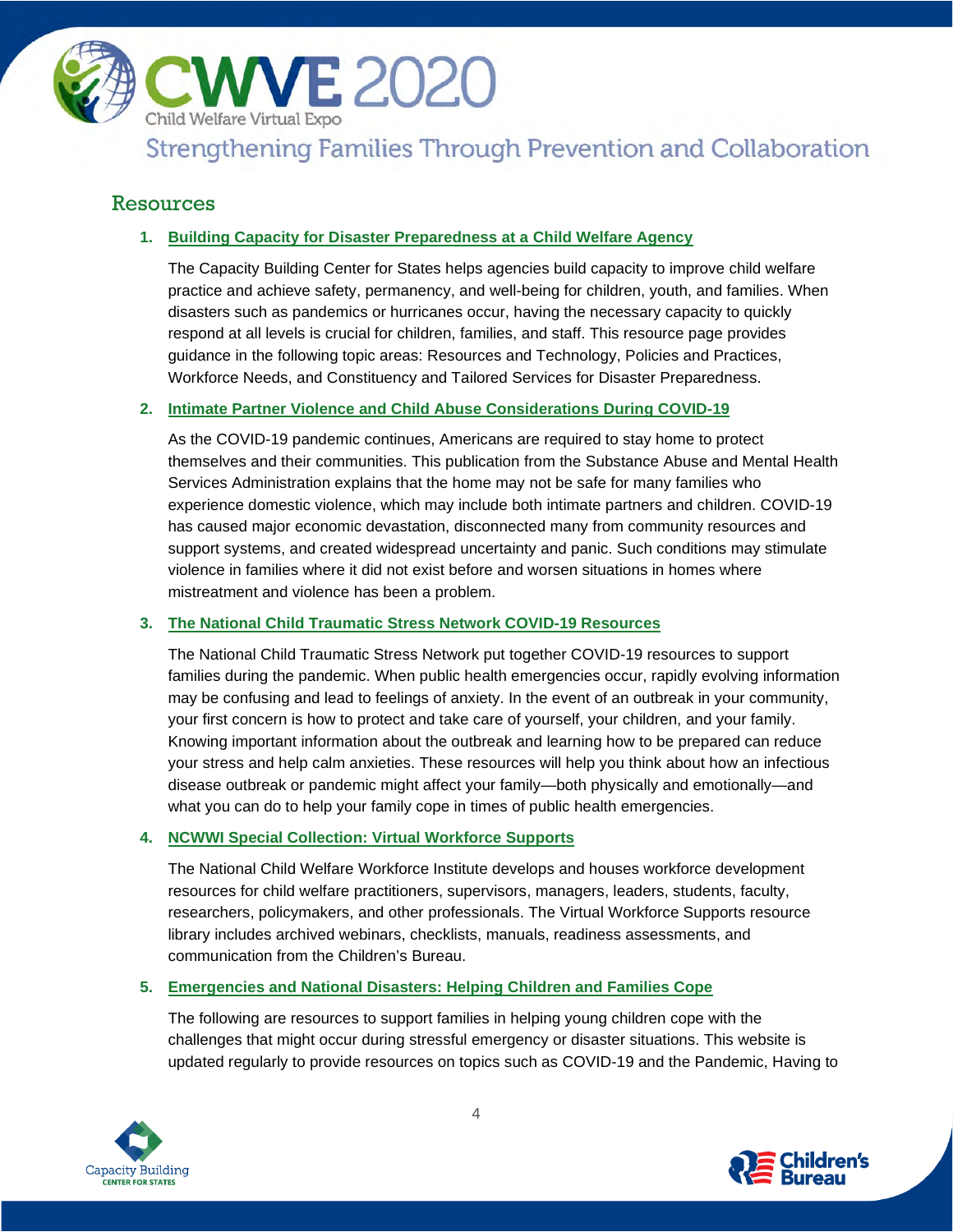

Stay at Home, Stress and Challenging Behavior for Children, Self-Care and Managing Stress for Adults, and Resources for Early Childhood Professionals.

# **6. [Child Welfare Worker Safety in the Time of COVID: CDC Recommendations for In-Person](https://www.acf.hhs.gov/cb/resource/covid-worker-safety)  [Interactions With Families](https://www.acf.hhs.gov/cb/resource/covid-worker-safety)**

The Children's Bureau partnered with the Centers for Disease Control and Prevention (CDC) to conduct a webinar to review relevant guidance and recommendations by the CDC on how to reduce the risk of exposure to COVID-19 while conducting in-person interactions with children and families. Participants also heard how these recommendations are being implemented in practice in Massachusetts.

# **7. Guidance for Children [and Families Involved With the Child Welfare System During COVID-](https://services.aap.org/en/pages/2019-novel-coronavirus-covid-19-infections/clinical-guidance/guidance-for-children-and-families-involved-with-the-child-welfare-system-during-the-covid-19-pandemic/)[19 Pandemic](https://services.aap.org/en/pages/2019-novel-coronavirus-covid-19-infections/clinical-guidance/guidance-for-children-and-families-involved-with-the-child-welfare-system-during-the-covid-19-pandemic/)**

The American Academy of Pediatrics published this guidance based on the three guiding values of child welfare services: safety, permanency, and well-being. Maintaining child safety is essential, and even the circumstances of a pandemic should not undermine the vital work of supporting permanency and well-being for children and their families. Child welfare systems have the capacity to innovate during crises, and the challenges of the current COVID-19 pandemic offer an opportunity to develop new ways to support families. The expansion of telehealth has helped facilitate visits that were often hindered by travel and difficulties with coordination of visits. Child welfare professionals have worked across disciplines in new and effective ways.

#### **8. [Tribal Information Exchange: Emergency Preparedness](https://tribalinformationexchange.org/index.php/emergency-preparedness/)**

The Tribal Information Exchange compiled disaster planning tools and resources to help tribal child welfare organizations gather information and plan for future disasters, emergencies, or crises. Resources are organized by COVID-19-Specific Resources, Resources for Disaster Responders, and General Preparedness Resources.

# Gallery 3: Racial Inequality and Disproportionality in the Child Welfare System

Explore the prevalence of racial inequality and disproportionality in the child welfare system and access publications highlighting strategies for organizational change.

# Resources

# **1. [Culturally Responsive Child Welfare Practice](http://cascw.umn.edu/wp-content/uploads/2015/03/CW360-Winter2015.pdf)**

The Center for Advanced Studies in Child Welfare put together this journal article to explore the intersection of culture and child welfare practice, which has been considered and conceptualized in a number of ways, from cultural competence and institutional racism to disparity and disproportionality. Most often, the discussion around culture is framed as a struggle or challenge for our field to address. The Center for Advanced Studies in Child Welfare believes it is critical



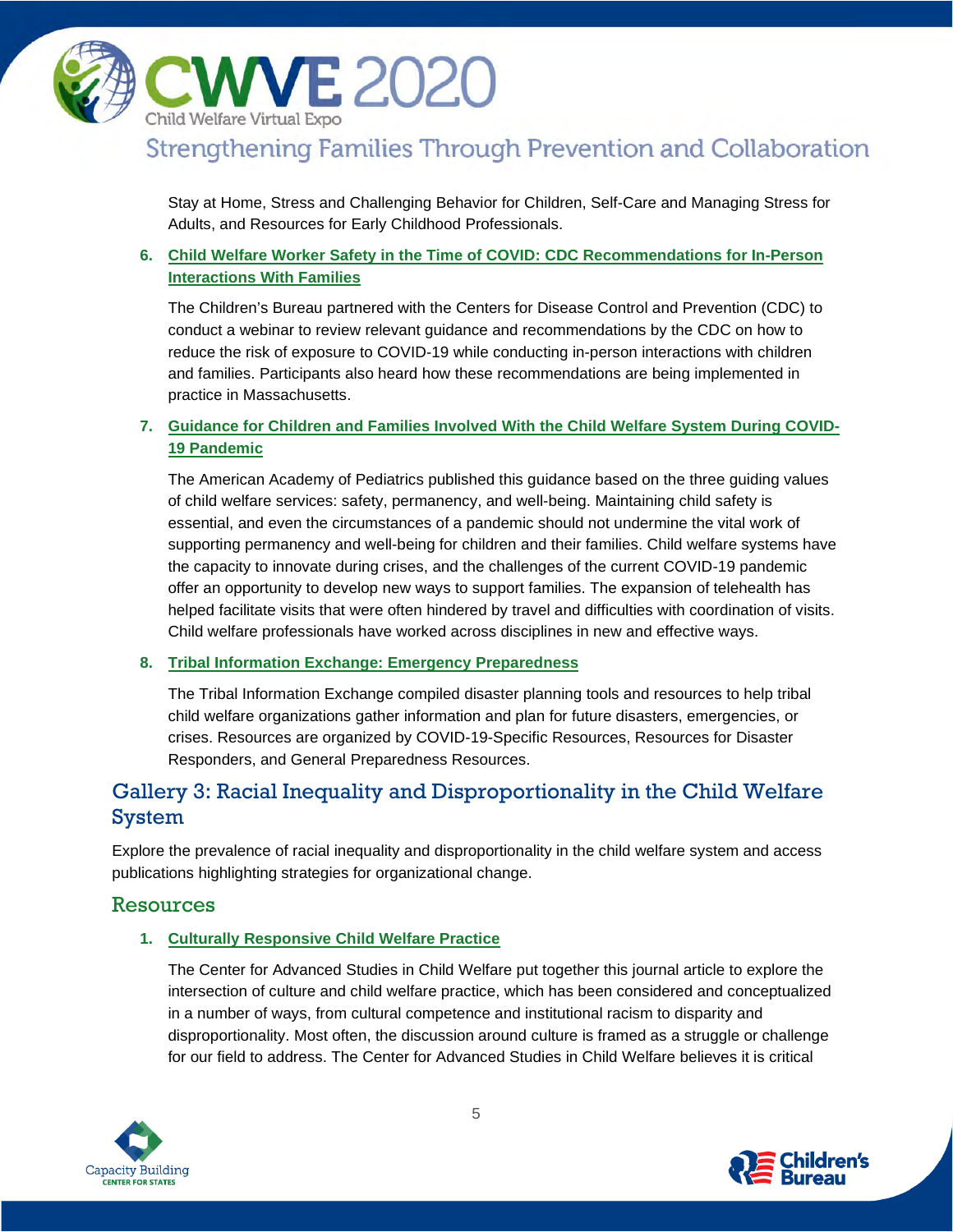

that the field move beyond this to examine how culture can be used to make a difference in work with all families.

### **2. Racial Equity and [Cultural Competence](https://ocfs.ny.gov/main/recc/Disproportionality_and_Disparity.asp)**

The New York State Office of Children and Family Services discusses the differences and definitions of disproportionality, disparity, and the Relative Rate Index. This webpage highlights a state focusing on racial equity and cultural competence and showcases resources to support child welfare workers, including a disproportionality toolkit and associated score sheet.

#### **3. [Racial and Ethnic Disparities in the Juvenile Justice System](https://www.ncsl.org/research/civil-and-criminal-justice/racial-and-ethnic-disparities-in-the-juvenile-justice-system.aspx)**

The National Conference of State Legislatures put together this webpage to provide specific details about legislation identifying and addressing over-representation of minorities in the juvenile justice system. The webpage includes a map of the states that currently have such legislation and explains the types of legislation in practice.

#### **4. [Children's Bureau Exchange: The Moment Is Now](https://cbexpress.acf.hhs.gov/)**

The Children's Bureau Exchange published this dedicated special edition as a call to action across public, private, philanthropic, and faith-based sectors to chart a different course to strengthen families through primary prevention and create a more just and equitable system focused on child and family well-being.

#### **5. [Tools for Tribes From Tribes](https://tribalinformationexchange.org/index.php/tools/)**

The Tribal Information Exchange created this space to enable cooperation and collaboration across tribes to easily share forms, agreements, tools, and templates with each other. Resources are organized around the following topic areas: Case Plans, Foster Care Licensing, Research Guidance, Job Position Descriptions, Policies and Procedures, Risk and Safety, Sharing Agreements, Court Documents, Intake and Assessment Forms, Title IV-E Related Agreements, and Recruiting Foster Families.

#### **6. [NCWWI 2020 Webinar Series](https://ncwwi.org/index.php/webinar/national-webinar-series)**

The National Child Welfare Workforce Institute compiled a series of ''Innovations Exchanges'' and Supporting the Virtual Workforce webinars. The Innovation Exchanges series includes such topics as Inclusivity, Racial Equity, and Community Engagement and Work Conditions, Benefits, and Organizational Culture/Climate. The ''Supporting the Virtual Workforce'' series includes Converting Classroom Training from In-Person to Online and Using Social Media and Technology to Engage Children, Youth, and Families.

### **7. [Advancing Healthy Outcomes: Eight Ways to Promote the Health and Well-Being of](https://cssp.org/resource/advancing-healthy-outcomes-eight-ways-to-promote-the-health-and-well-being-of-lgbtq-youth-involved-with-child-welfare/)  [LGBTQ+ Youth Involved With Child Welfare through FFPSA](https://cssp.org/resource/advancing-healthy-outcomes-eight-ways-to-promote-the-health-and-well-being-of-lgbtq-youth-involved-with-child-welfare/)**

The Center for the Study of Social Policy published this brief research paper about how to promote the health and well-being of LGBTQ+ Youth through the FFPSA. The brief outlines how